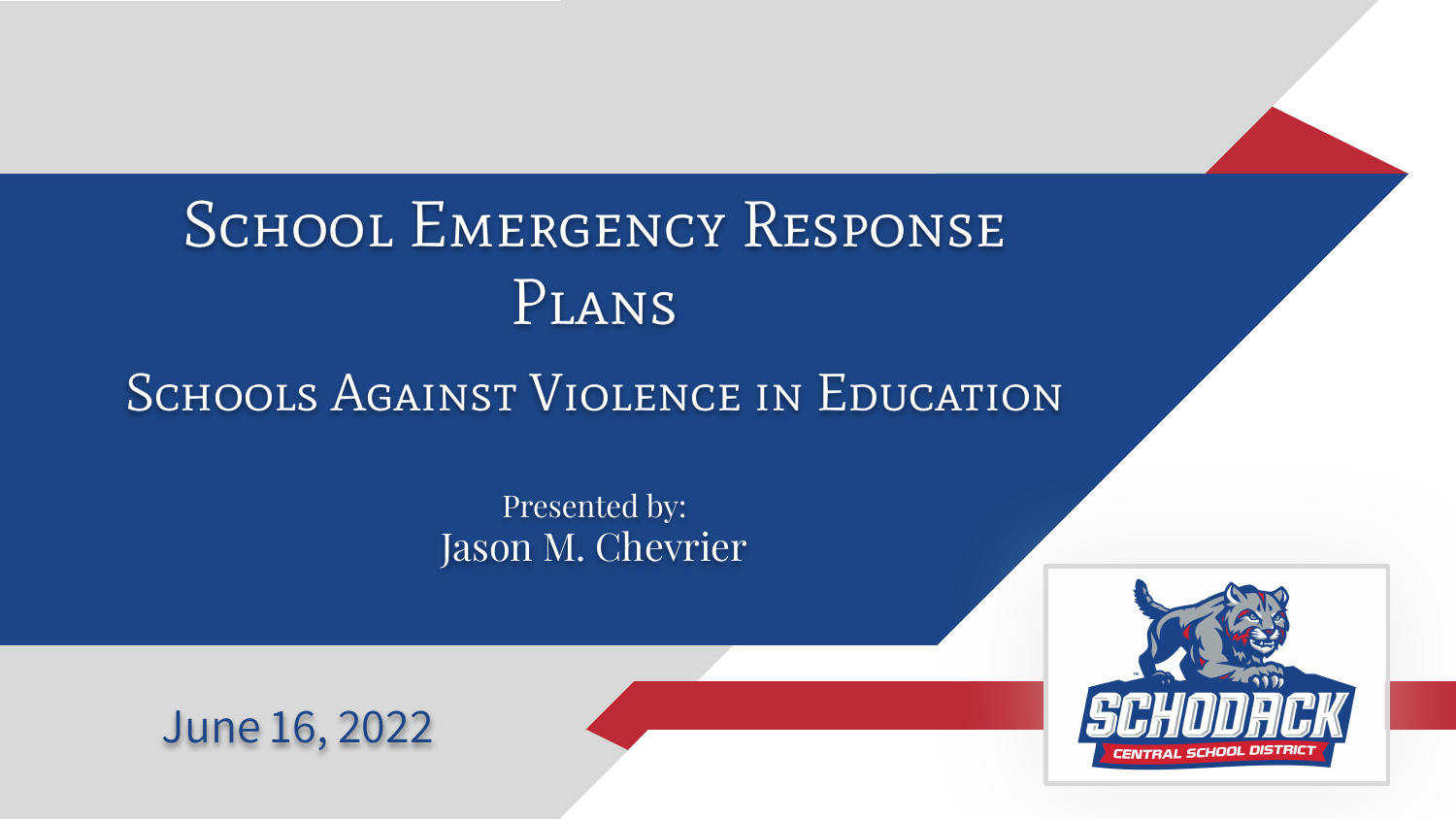## Save Planning Requirements

- The school district is required to maintain a district wide safety plan implemented by the district wide safety team.
- Each building maintains a Building Level Emergency Response Plan and a Building Level Safety Team.
- The plans must be updated each year to address changes in roles and responsibilities or significant changes in security procedures.

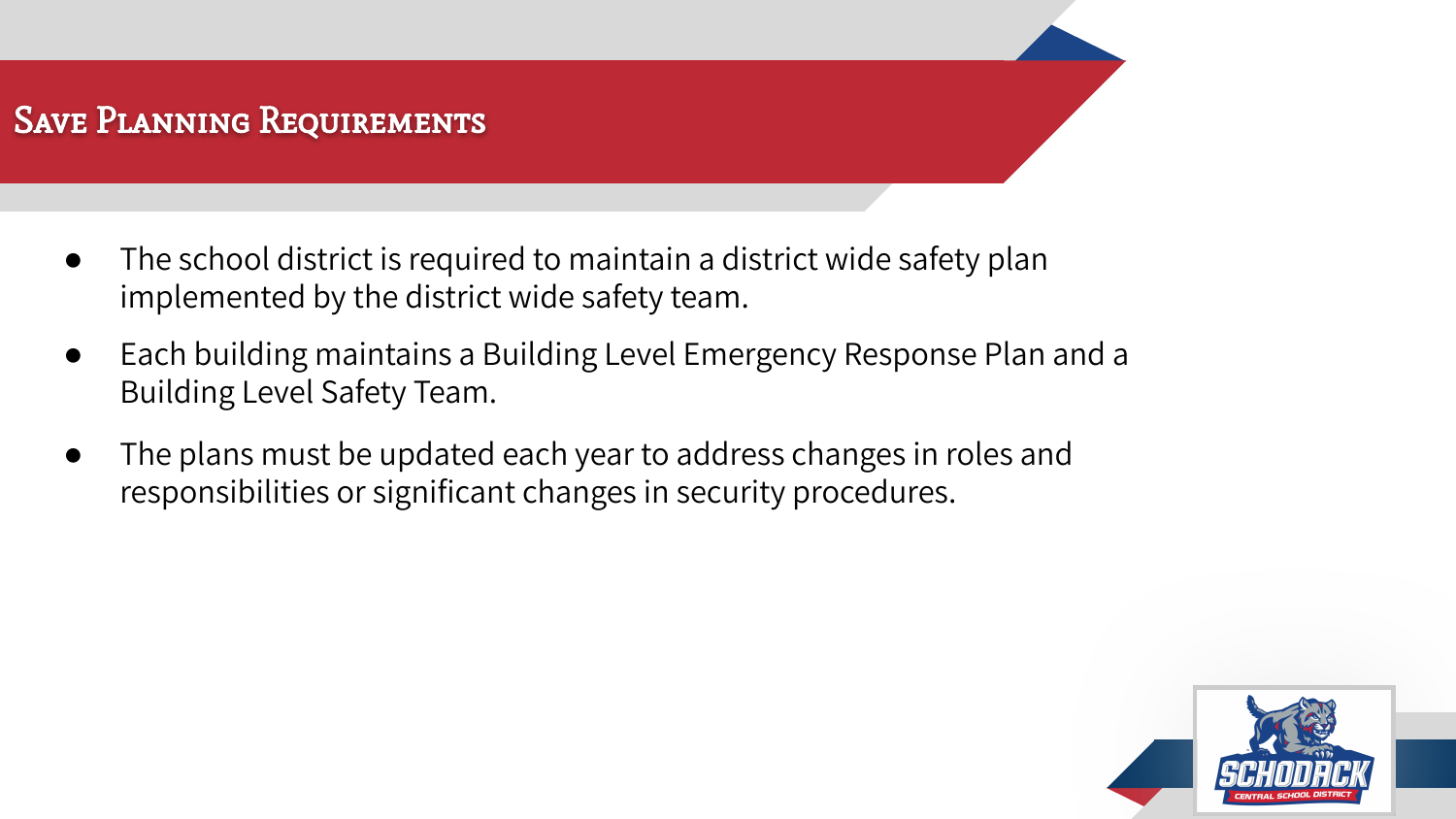## DISTRICT WIDE PLAN

Unlike the Building Level Plans which are confidential, the District-Wide Plan is a public document that is really a philosophical statement which addresses school's approach to preventing violence from a district-wide perspective.

#### It includes:

- Prevention and intervention strategies
- Identification of district resources
- General procedures for contacting persons and parental relations during emergencies
- Policies for training and drilling
- Communication strategies
- A list of the makeup of the District Wide Safety Team
- Designation of the Chief Emergency Officer

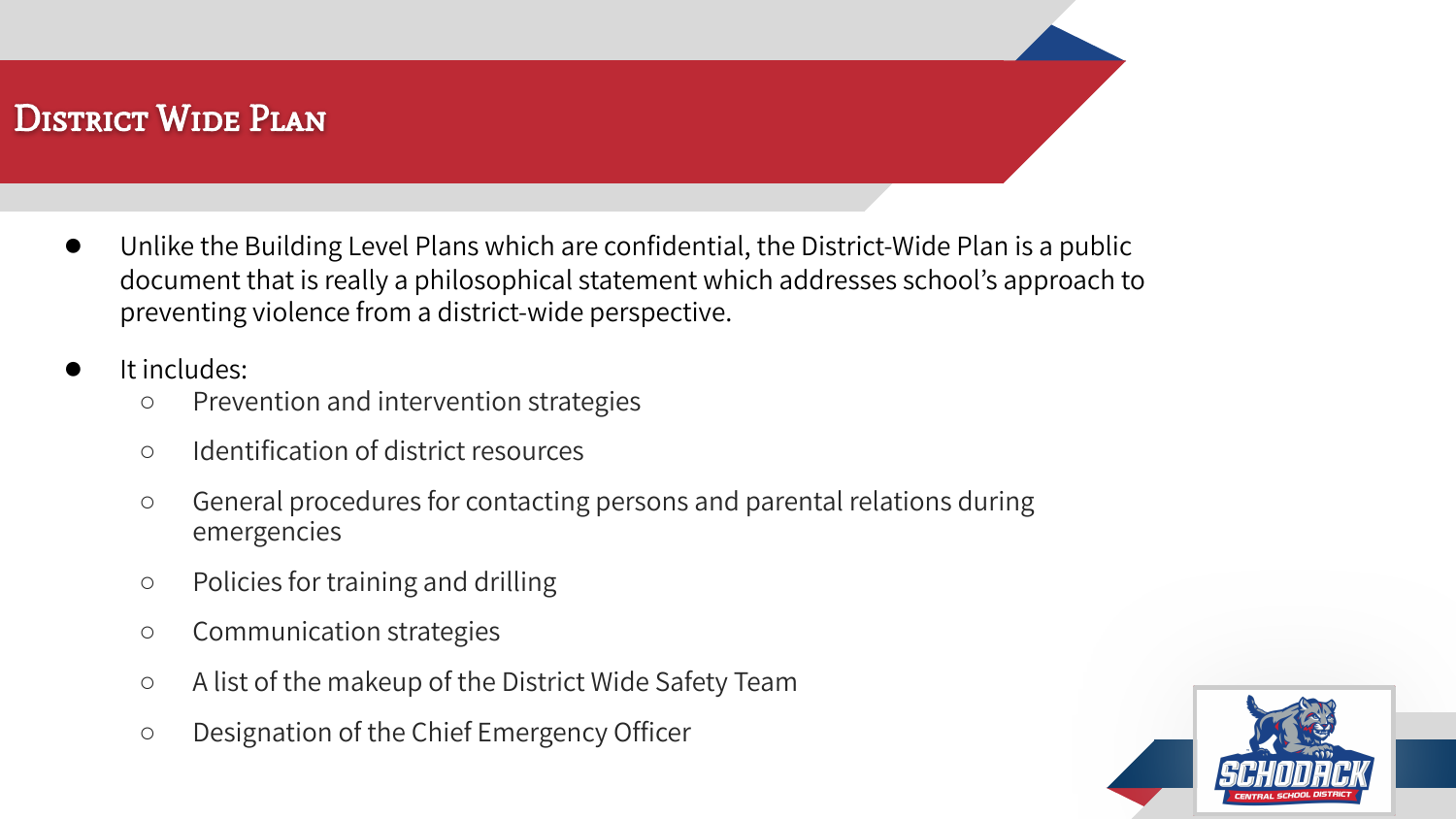## The Building Level Emergency Response Plan: Content

#### **The Basic Plan**

Standardizes language and provides structured framework for schools statewide.

#### **Functional Annexes**

- Focus on critical operational functions and the courses of action developed to carry them out.
- To ensure consistency, standardized definitions and suggested best practices have been provided: Shelter-In-Place, Hold-In-Place, Evacuation, Lockout and Lockdown.

#### **Threat/Hazard Specific Annexes**

- Actions and best practices outlined in detail on what to do in the event of various emergencies.
- Identification of specific threats/hazards specific to each building.

#### **Appendices**

- Appropriate floor plans for each building and current information about school response team members, students and staff with special needs and any other information critical to each building.
- Identification of appropriate staff to fill specific roles related to incident command and response teams.

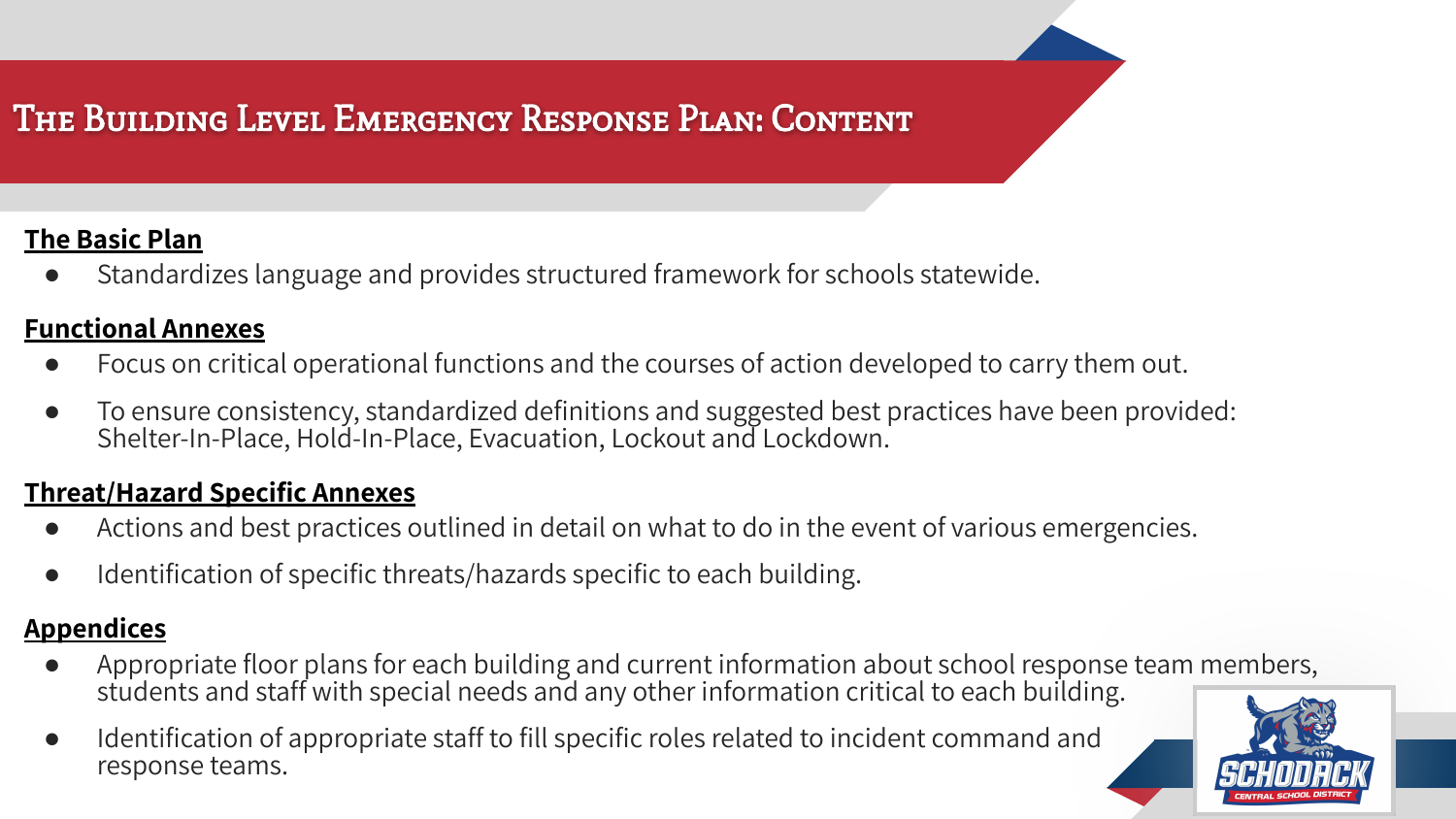#### **APPENDICES**

Additional appendices with names, numbers locations, etc., shall include:

- Communications (specific names and numbers)
- Incident Command System (ICS) (aka Chain of Command)
- **Emergency Response Teams**
- Memoranda of Understanding (MOU)
- Master Class Schedule
- Building/Grounds/Local Road Maps
- Student/Staff with Special Needs

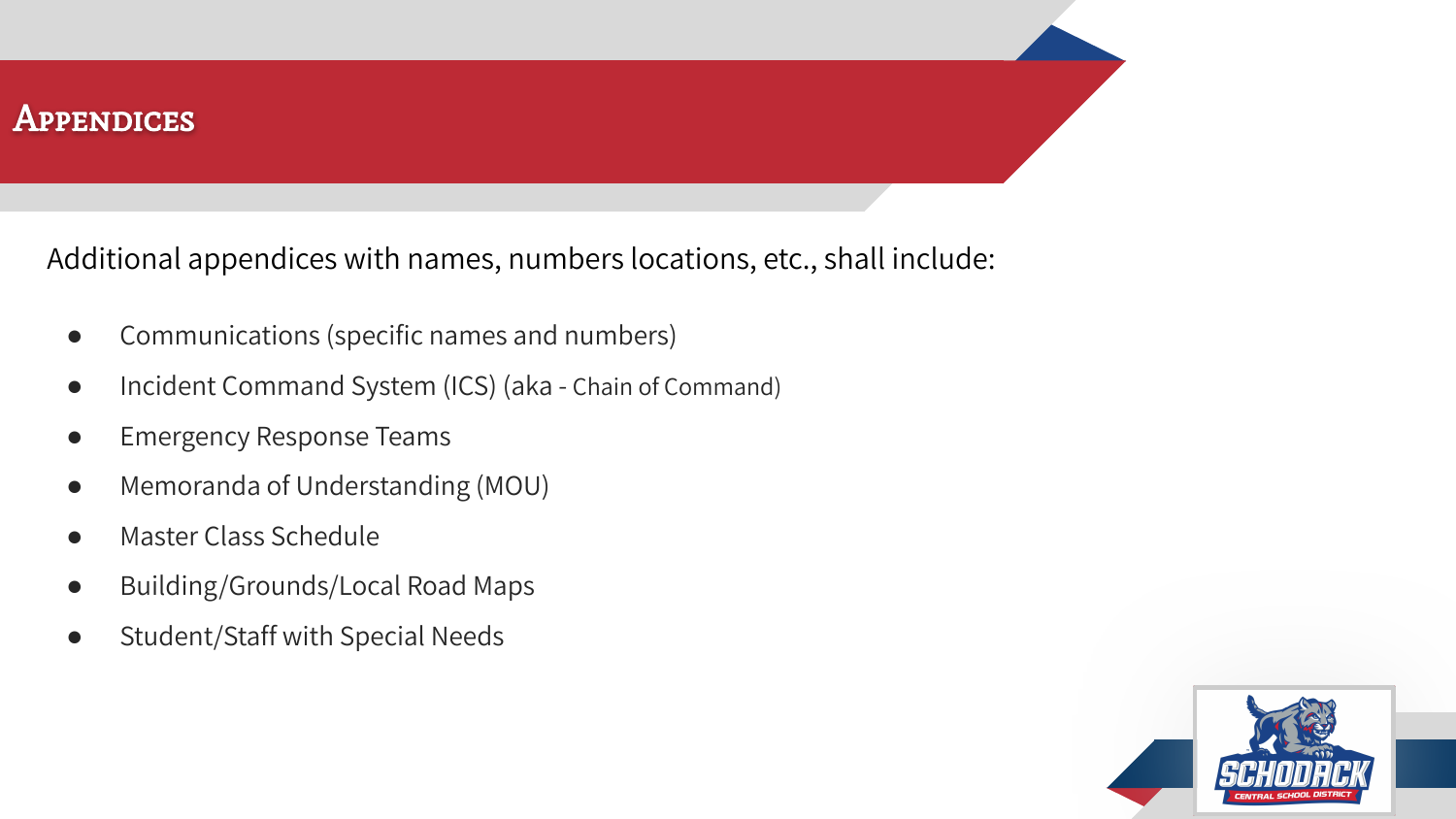## The Basic Plan

- Plan development and maintenance with a listing of Building Level team members
- Distribution of the plan to State Police, local fire department and law enforcement, and other relevant agencies
- Plan review and revision
- Sites and types of emergencies with annexes
- Organization and assignment of responsibilities
- Direction, control, and coordination School Incident Command System
- Coordination of resources
- Requirements for training and drilling

#### **\*\* This plan is confidential and may only be shared with law enforcement personnel \*\***

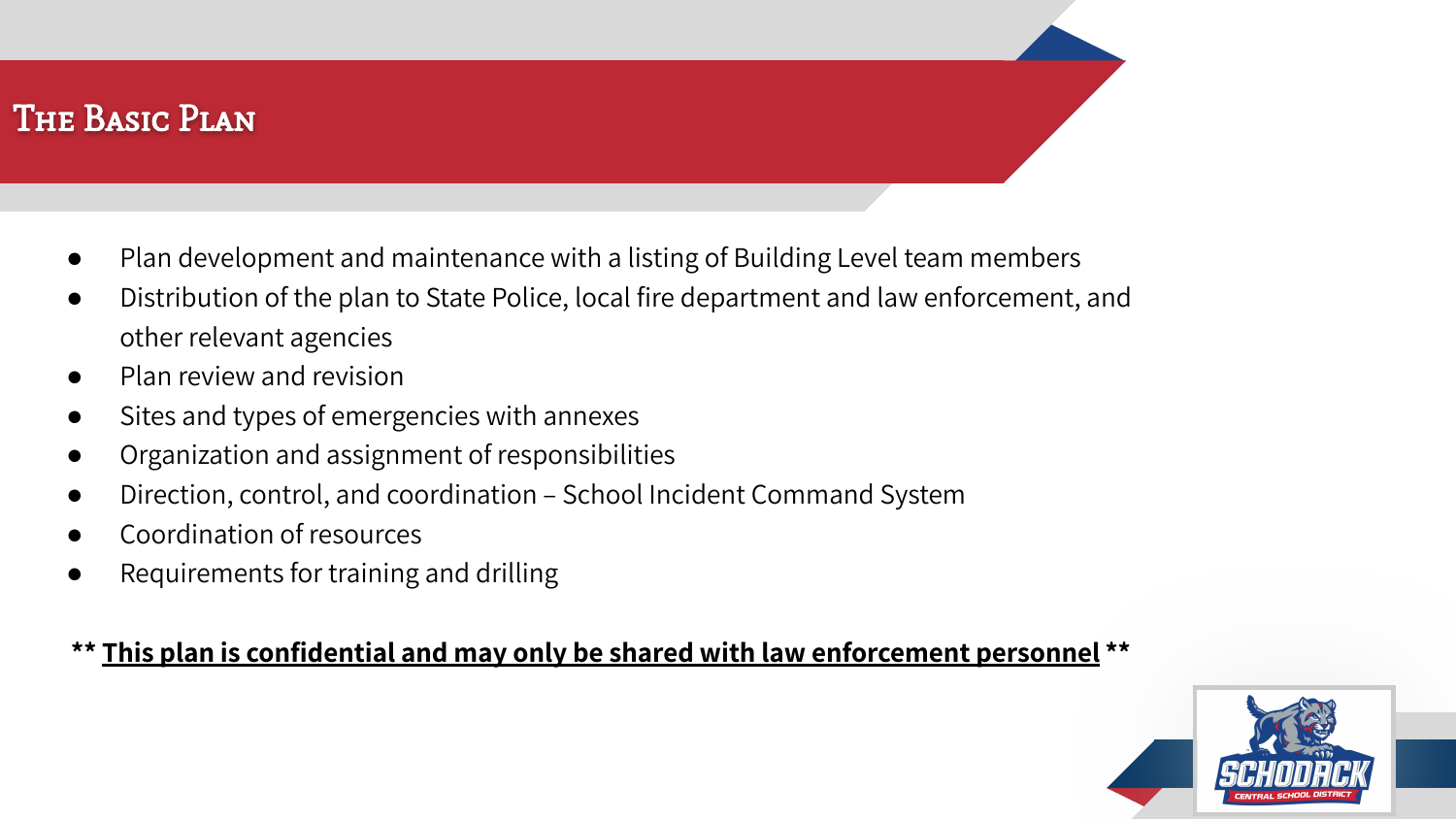## Emergency Response Actions

The Building Level Emergency Response Plan dictates the conduct for emergency response protocols for each building including:

- Lockdown
- Lockout
- **Shelter in Place**
- **Hold in Place**
- **Evacuation**

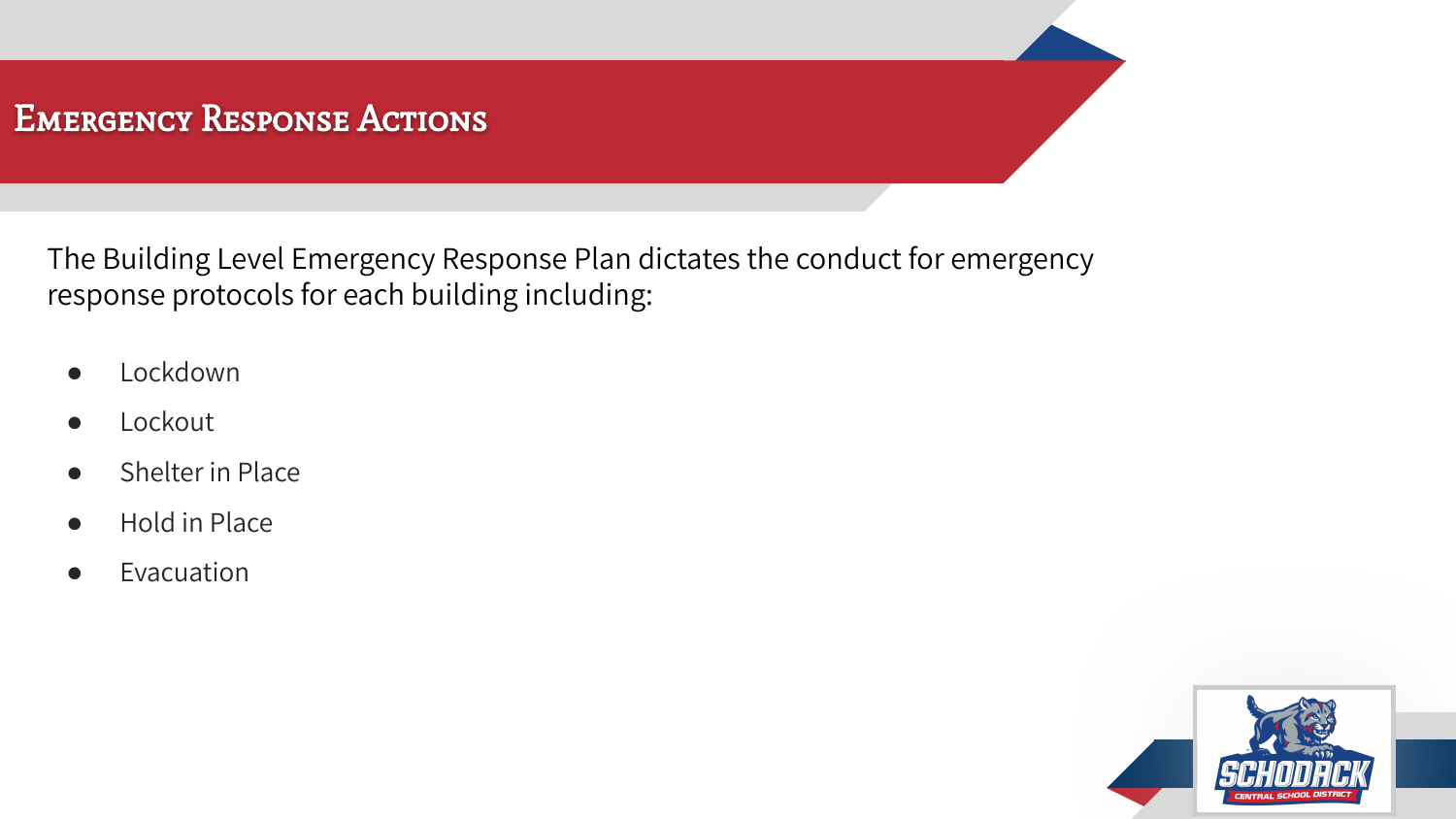## Additional Safety Measures

- Building Upgrades Capital Projects:
	- Hardened Entries
	- Raptor System
	- Cameras
	- Additional Security Measures
- School Resource Officer (SRO) Discussion/Update

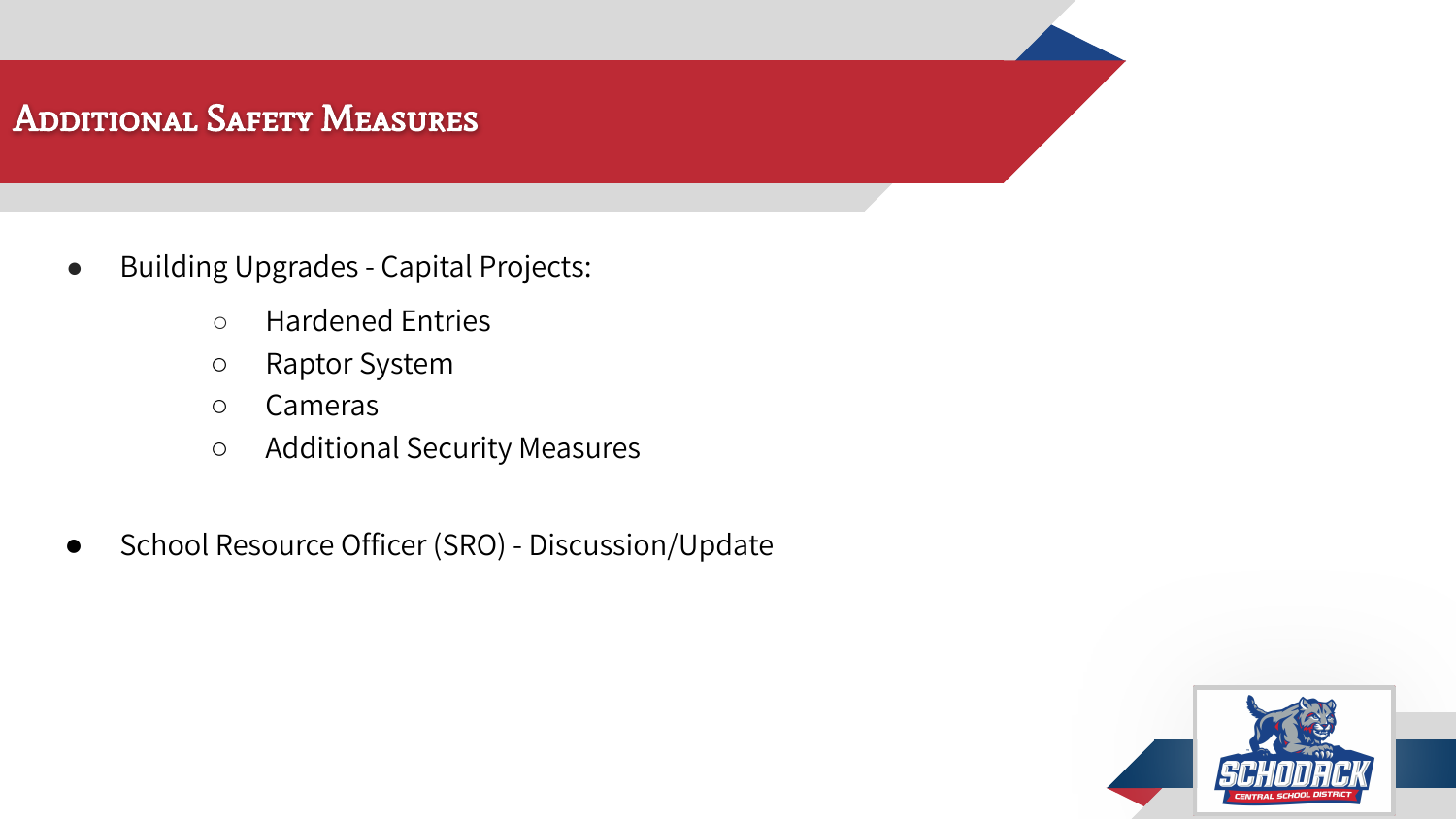## Questions, Comments, or Concerns

## **30 day comment period - posted to district website**

#### **Questions/Comments to:**

Jason Chevrier Superintendent 1477 South Schodack Road Castleton, NY 12033 (518) 732-2297 super@schodack.k12.ny.us

#### **BOE will adopt at our meeting on August 4, 2022**